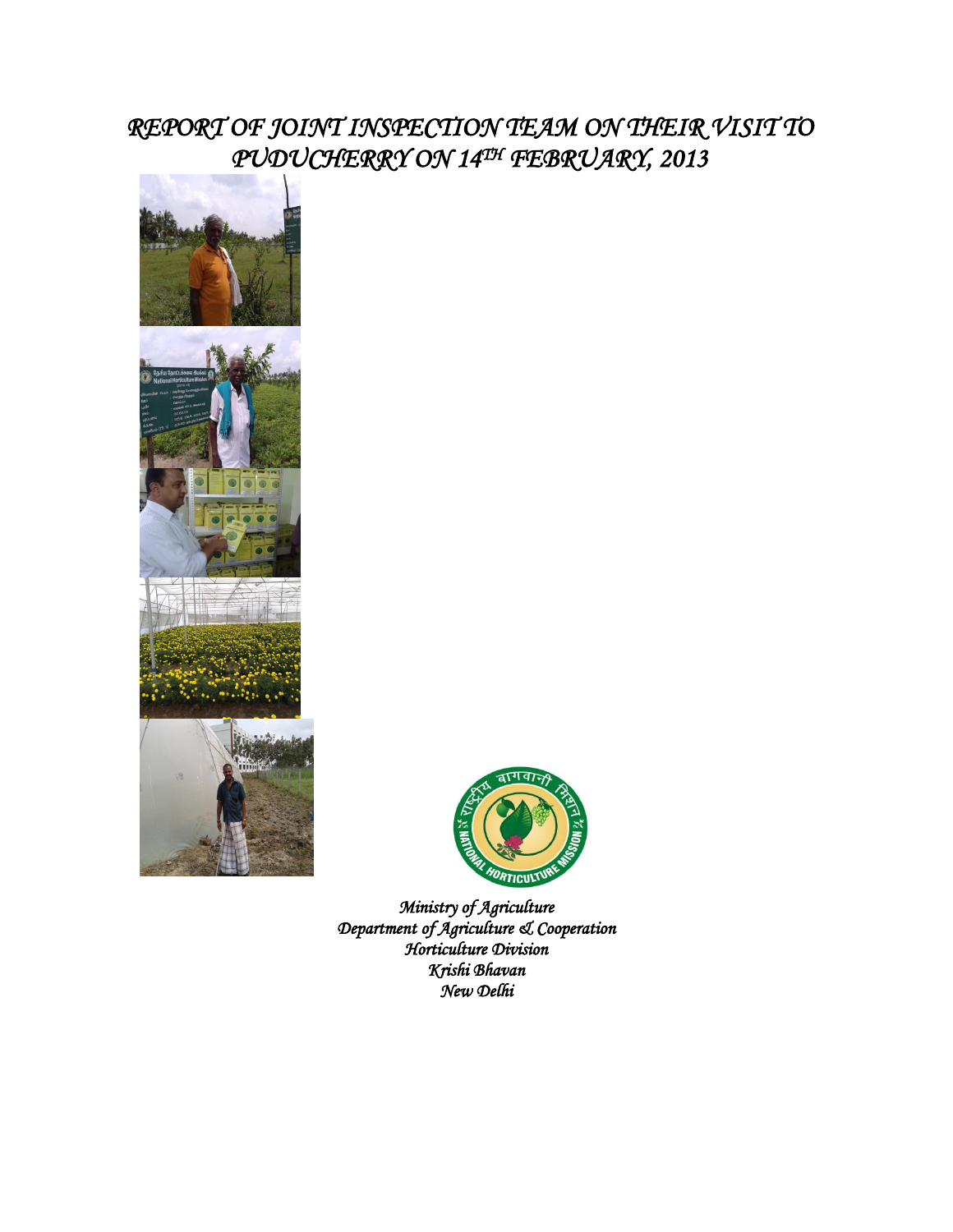### **REPORT OF JOINT INSPECITON TEAM UNDER THE LEADERSHIP OF DR. JOSE C. SAMUEL, CHIEF CONSULTANT (NHM) WHICH VISITED PUDUCHERRY ON 14TH OF FEBRUARY, 2013**

The Joint Inspection Team (JIT) comprising of the following Members visited Puducherry on 14<sup>th</sup> February, 2013 to review the progress under National Horticulture Mission (NHM) in the UT:

- 1. Dr. Jose C. Samuel, Chief Consultant (NHM)
- 2. Shri Homey Cherian, Director, DASD, Calicut
- 3. Shri R.R. Sharma, Assistant Director (NHM), DAC, New Delhi
- 4. Dr. M. Selvarajan, Professor & Head (Fruit Crops) Horticulture College & RI, TNAU, Periakulam
- 5. Dr. I. Muthuswamy, Prof. (SWC Engg) & PI, PFDC, TNAU, Coimbatore
- 6. Shri R. Jyanadevan, Deputy Director, DCCD, Kochi
- 7. Shri Ashok Gahrotra, Sr. Project Officer, NCPAH, New Delhi

Shri V. Rajendran, Deputy Director of Agricutlure (Hort.), Shri S. Prabagaran, Agriculture Officer, Shri V. Kathiravan, and Shri P. Anebajagane, Horticulture Officers accompanied the Team during the field visits. Discussions were held with Shri Jaishankar, Additional Director of Agriculture.

#### **Horticulture in Puducherry**

Major horticulture crop in the UT is coconut. Fruits like banana and mango are being cultivated to a large extent. Other fruit like lime/lemon, guava, sapota and aonla are also being grown in the UT.

Comparative details of area, production and productivity of various horticultural crops during 2012-13 in the UT are given the following Table:-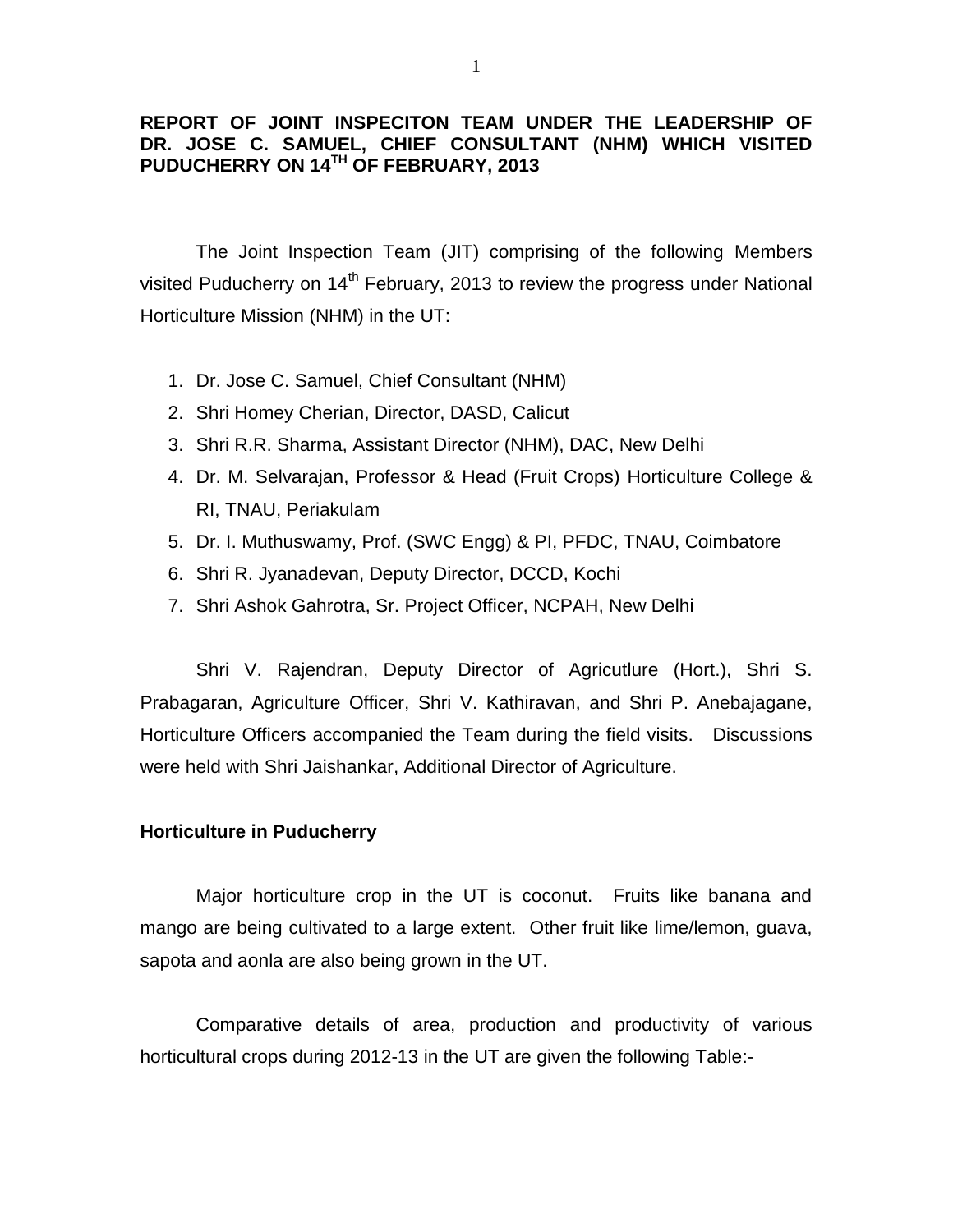## **A. Fruits**

| SI.            |               | Area (ha)   |                |             | <b>Production (MT)</b> |                |             | <b>Productivity (MT/ha)</b> |                |             |
|----------------|---------------|-------------|----------------|-------------|------------------------|----------------|-------------|-----------------------------|----------------|-------------|
| No.            | Crops         | 2009-<br>10 | $2012 -$<br>13 | %<br>Change | 2009-<br>10            | $2012 -$<br>13 | %<br>Change | 2009-<br>10                 | $2012 -$<br>13 | %<br>Change |
| и              | Banana        | 412         | 253            | $-38.6$     | 14420                  | 10745          | $-25.5$     | 35.00                       | 42.47          | 21.3        |
| $\overline{2}$ | Mango         | 382         | 137            | $-64.1$     | 6112                   | 2886           | $-52.8$     | 16.00                       | 21.07          | 31.7        |
| 3              | Citrus        | 20          | 12             | $-40.0$     | 160                    | 88             | $-45.0$     | 8.00                        | 7.33           | $-8.3$      |
| 4              | Guava         | 85          | 58             | $-31.8$     | 2550                   | 496            | $-80.5$     | 30.00                       | 8.55           | $-71.5$     |
| 5              | Sapota        | 94          | 40             | $-57.4$     | 564                    | 341            | $-39.5$     | 6.00                        | 8.53           | 42.1        |
| 6              | Amla          | 27          | 18             | $-33.3$     | 135                    | 82             | $-39.3$     | 5.00                        | 4.56           | $-8.9$      |
| 7              | <b>Others</b> | 110         | 14             | $-87.3$     | 440                    | 55             | $-87.5$     | 4.00                        | 3.93           | $-1.8$      |
|                | Total         | 1130        | 532            | $-52.9$     | 24381                  | 14693          | $-39.7$     | 21.58                       | 27.62          | 28.0        |

### **B. Flowers**

|                | <b>Crops</b>     | Area (000' ha) |                |             |         | Production (000' MT) |                 | <b>Productivity (MT/ha)</b> |                |             |
|----------------|------------------|----------------|----------------|-------------|---------|----------------------|-----------------|-----------------------------|----------------|-------------|
| SI.<br>No.     |                  | 2009-<br>10    | $2012 -$<br>13 | %<br>Change | 2009-10 | $2012 -$<br>13       | %<br>Chang<br>е | 2009-<br>10                 | $2012 -$<br>13 | %<br>Change |
|                | Jasmine          | 49.2           | 19             | $-61.4$     | 492     | 123                  | $-75.0$         | 10.00                       | 6.47           | $-35.3$     |
| $\overline{2}$ | Crossandra       | 52             | 6              | $-88.5$     | 312     | 38                   | $-87.8$         | 6.00                        | 6.33           | 5.6         |
| 3              | Marigold         | 110            | 35             | $-68.2$     | 990     | 248                  | $-74.9$         | 9.00                        | 7.09           | $-21.3$     |
| $\overline{4}$ | <b>Tube Rose</b> | 5              |                | $-80.0$     | 25      | 3                    | $-88.0$         | 5.00                        | 3.00           | $-40.0$     |
| 5              | Tornia           | 6              | 1              | $-83.3$     | 30      | $\overline{2}$       | $-93.3$         | 5.00                        | 2.00           | $-60.0$     |
| 6              | Rose             | $\overline{2}$ | 1              | $-50.0$     | 17      | 4                    | $-76.5$         | 8.50                        | 4.00           | $-52.9$     |
| $\overline{7}$ | <b>Others</b>    | 27             | $\overline{2}$ | $-92.6$     | 162     | 3                    | $-98.1$         | 6.00                        | 1.50           | $-75.0$     |
|                | <b>Total</b>     | 251.2          | 65             | $-74.1$     | 2028.0  | 421                  | $-79.2$         | 8.07                        | 6.48           | $-19.8$     |

## **C. Aromatic& Medicinal Flowers**

| SI.<br>No. | <b>Crops</b>        | Area (000' ha) |                |                 | Production (000' MT) |             |                 | <b>Productivity (MT/ha)</b> |                |                |
|------------|---------------------|----------------|----------------|-----------------|----------------------|-------------|-----------------|-----------------------------|----------------|----------------|
|            |                     | 2009-10        | $2012 -$<br>13 | %<br>Chang<br>е | 2009-10              | 2012-<br>13 | %<br>Chang<br>е | 2009-<br>10                 | $2012 -$<br>13 | $\%$<br>Change |
| 1          | Coleus              |                |                | 100.0           | 4                    | 0           | 100.0           | 4.00                        | 0              | 0              |
| 2          | Aloevera            |                | 0.2            | $-80.0$         | 13                   | 1.8         | $-86.2$         | 13.00                       | 9.00           | $-30.8$        |
| 3          | Other<br>(turmeric) | 22             | 50             | 127.3           | 66.03                | 131         | 98.4            | 3.00                        | 2.62           | $-12.7$        |
| 4          | <b>Betelvine</b>    | 20             | 4              |                 | 420                  | 271         | $-35.5$         | 4.00                        | 67.75          | 1593.8         |
|            | Total               | 44             | 50.2           | 14.1            | 503.03               | 403.8       | $-19.7$         | 11.43                       | 8.04           | $-29.6$        |

## **D. Plantation crops**

| SI.<br>No. | Crops   | Area (000' ha) |                |             |         | Production (000' MT) |             | <b>Productivity (MT/ha)</b> |                |             |
|------------|---------|----------------|----------------|-------------|---------|----------------------|-------------|-----------------------------|----------------|-------------|
|            |         | 2009-<br>10    | $2012 -$<br>13 | %<br>Change | 2009-10 | 2012-13              | %<br>Change | 2009-10                     | $2012 -$<br>13 | %<br>Change |
|            | Coconut | 1592           | 988            | $-37.9$     | 189.44  | 112.4                | $-40.7$     | 0.12                        | 0.11           | $-4.4$      |
|            | Cashew  | 209            | 95             | $-54.5$     | 495     | 936                  | 89.1        | 2.37                        | 9.85           | 316.0       |

**\* In lakh nuts**

Source Annual Action Plan 2013-14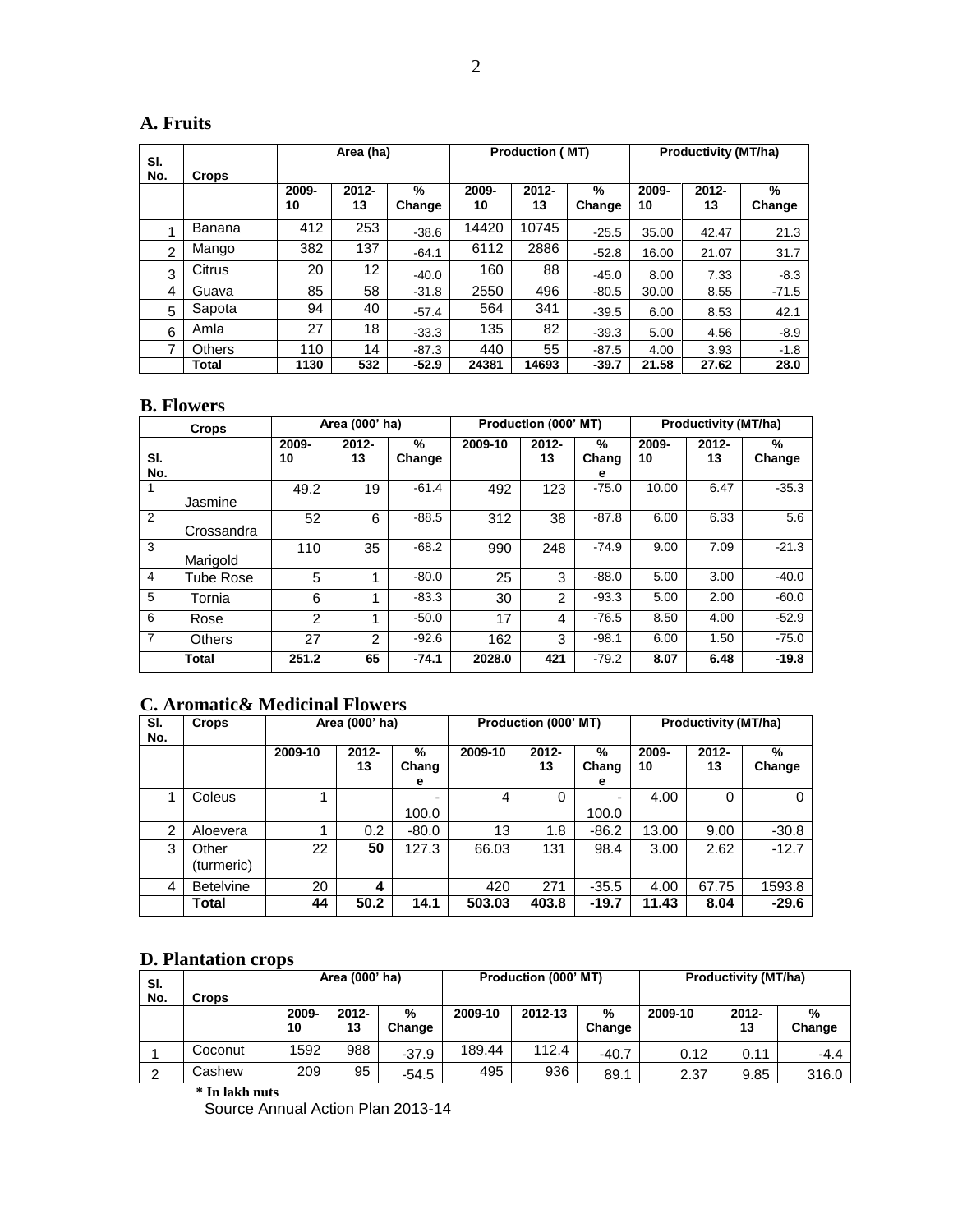#### **NHM in Puducherry**

NHM scheme was initiated in Puducherry during the year 2009-10. Year wise details of funds provided activities undertaken in the UT are given below:-

| Year    | <b>Amount</b>  | <b>Expenditure</b> | <b>Main activities</b>    |  |  |
|---------|----------------|--------------------|---------------------------|--|--|
|         | <b>Release</b> | <b>Incurred</b>    |                           |  |  |
| 2009-10 | 33.25          | 27.96              | Area expansion (AE)       |  |  |
| 2010-11 | 56.34          | 85.35              | AE, Protected cultivation |  |  |
|         |                |                    | (PC)                      |  |  |
| 2011-12 | 64.00          | 58.00              | AE, PC, HRD               |  |  |
| 2012-13 | 46.57          | 34.20              | AE, IPM                   |  |  |
| Total   | 200.16         | 178.51             |                           |  |  |

(Rupees in lakh)

Annual Action Plan (AAP) for 2012-13 was approved with outlay of Rs.107.46 lakh against which an amount of Rs.45.67 lakhs was released.

Mostly area expansion activities have been taken up in the UT. However, there has been considerable decline in area, production and productivity of horticulture crops, which needs to be looked into.

Requirement of planting material for horticulture crops are being sourced mainly from KVK. However, the KVK has a limited capacity. The Tissue culture unit which was set up in 1995-96 needs renovation and rehabilitation to augment production capacity of tissue culture banana plantlets.

Appreciable efforts were made to promote protected cultivation in the UT since 2011-12. However, the cyclone "Thane" that hit Puducherry region during last week of December 2011 had an adverse impact on green house structures.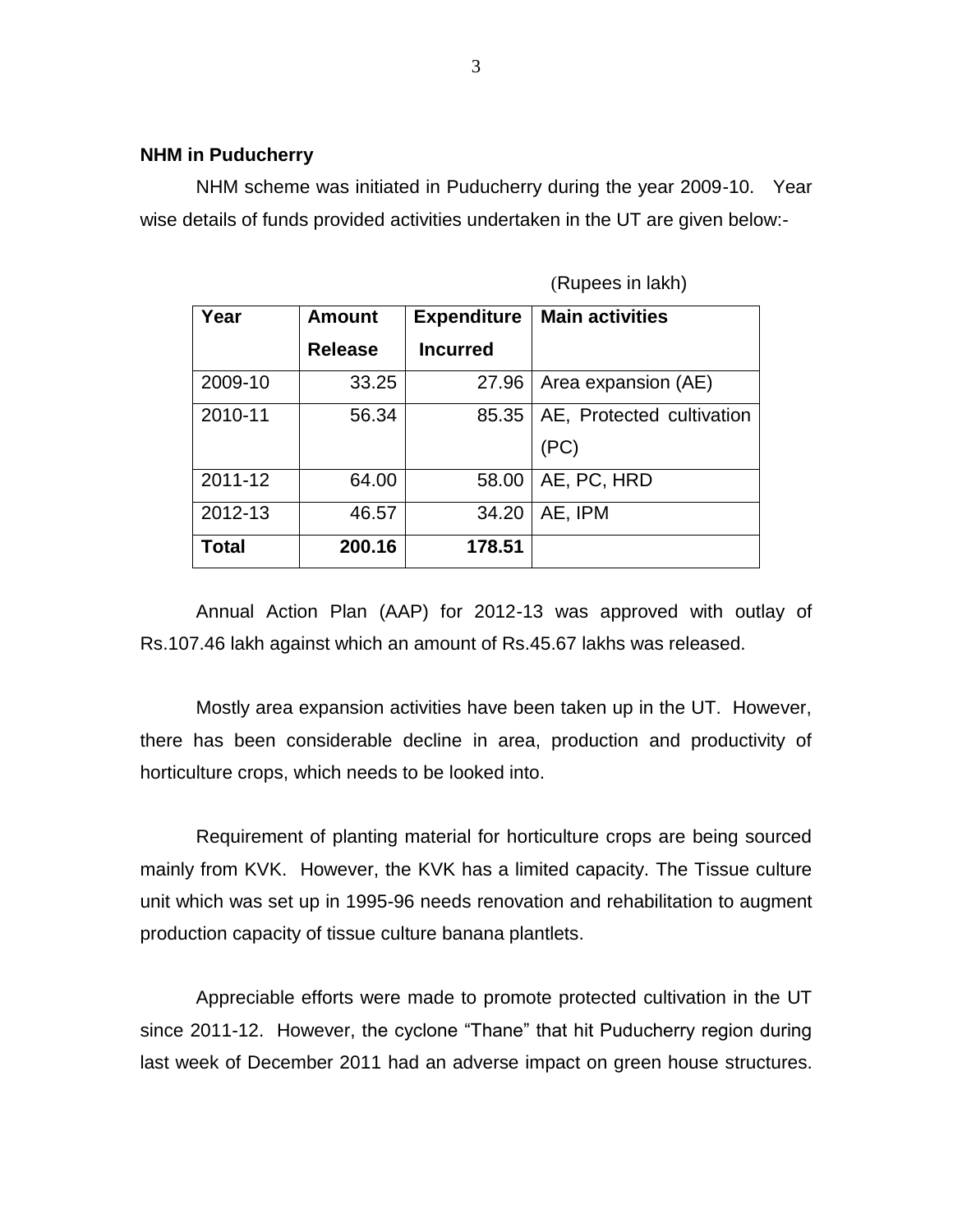UT Administration has been focusing on strengthening and reconstruction of green houses that were damaged.

#### **Field visits**

JIT visited the plot of Shri Vadivelu at Kolhapurinatham who has taken up area expansion of guava (L 49) in 0.6 ha during 2012-13. First installment of Rs.5,940 was awaiting approval during the time of visit. Farmer was advised to take up canopy management.

Another plot of Shri Krishnamurthy was also visited who has taken up guava cultivation in about 2 ha. First installment of Rs. 19,107 was awaiting approval.

JIT visited the plot of Sh. Thillai at Mannadipet whose naturally ventilated green house structure (1008 sq. m.) constructed during 2011-12 had got partly damaged due to cyclone. The structure was fabricated by Siroz Consultants Ltd., Pune. In all, subsidy assistance of Rs.4.67 lakh was paid to the farmer. The farmer has made appreciable efforts to rehabilitate the green house. Marigold was being cultivated in the green house during the time of visit of JIT, for which he was provided subsidy assistance. He was getting about 100 kgs of marigold flower in a week which had a ready market at Puducherry @ Rs.25/- per kg. Sh. Thillai has taken up cultivation of TC banana in his plot, for which he proposes to avail subsidy under NHM.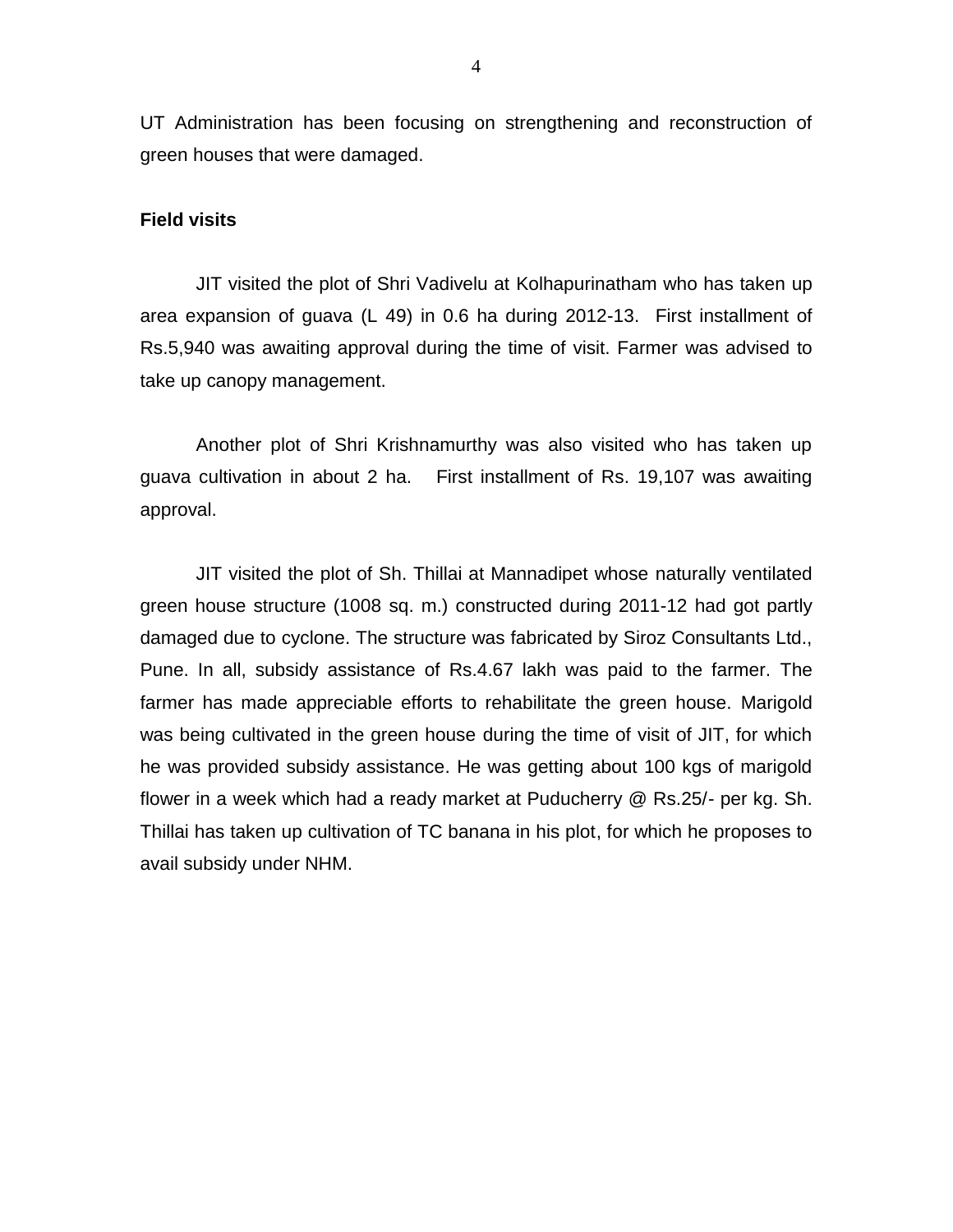



Shri Vadivelu has taken up cultivation of guava in 0.60 ha during 2012-13. Farmer has taken inter crop of tapioca. He was advised to undertake canopy management to maintain uniformity in tree height.



Shri Krishnamurthy has also taken up cultivation of guava (L 49) in an area of 1.9 ha during 2012-13 along with inter cropping. He was advised to adopt canopy management.



Shri Thillai has taken up cultivation of marigold after renovating the green house which got damaged partly during the cyclone 'Thani' in December, 2011.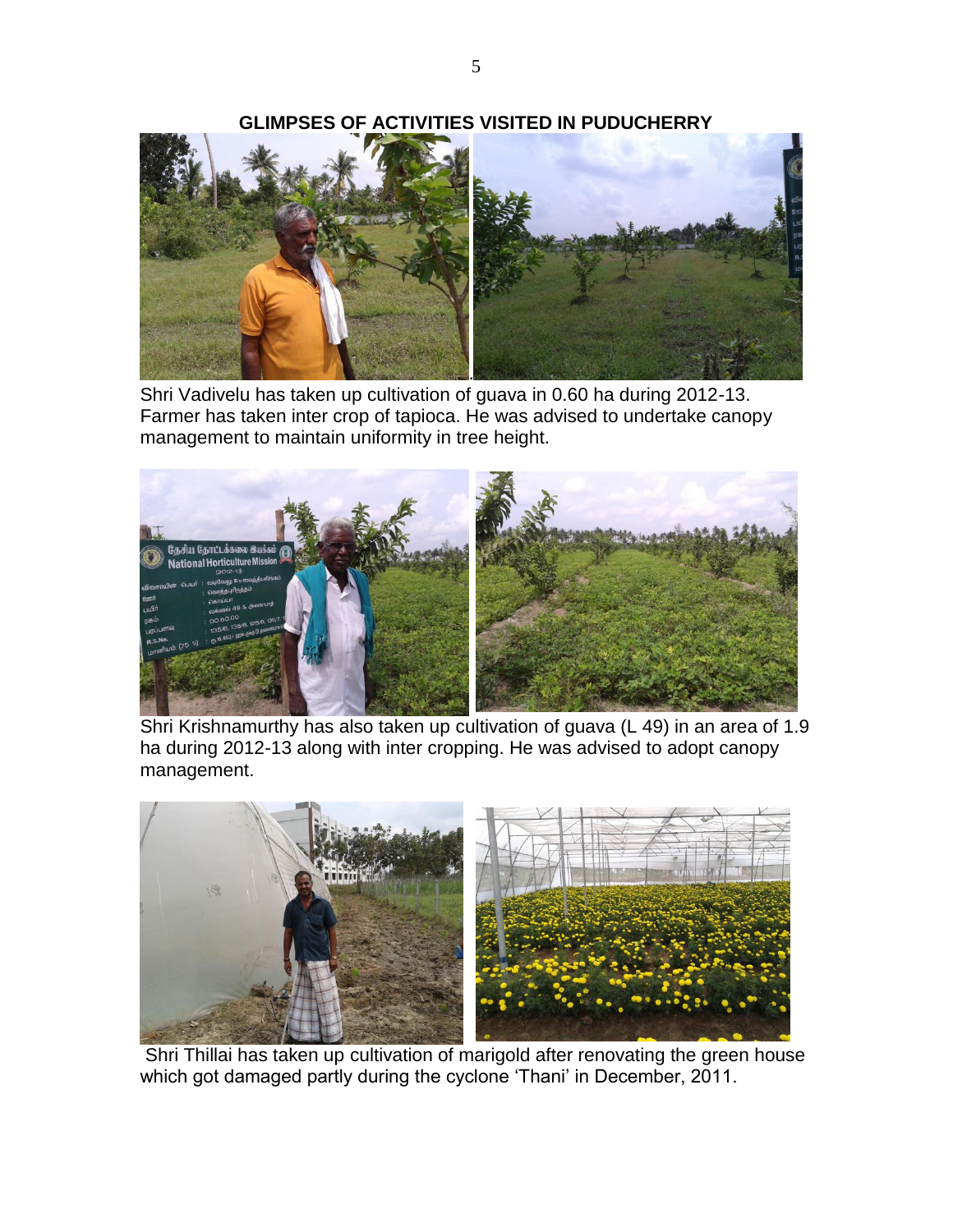JIT interacted with Dr. Vasanta Kumar, Project Coordinator, Perunthalaiva Kamaraj Krishi Vigyan Kendra (RKVK), Kurumbapet. The KVK has been providing good support in production of planting material or taking up area expansion activities under NHM. A TC Unit was set up during 1995-96 for producing TC banana plantlets.

A Bio control was established by the KVK with technical support from National Bureau of Agriculturally Important Insects, ICAR in the year 1997. NHM assistance of Rs. 25.00 lakh has been provided during 2011-12 to strengthen the Bio control lab. Following Bio agents / Bio pesticides are being produced by the KVK:

Egg Parasitoid *Trichogramma japonicum* Egg Parasitoid *Trichogramma chilonis* Nucleo Polyhedro Viral (NPV) Biopesticide for *Spodoptera litura* NPV Biopesticide for *Helicoverpa armigera* Mycoinsecticide *Beauveria bassiana* Antagonistic Bacterial Biopesticide *Pseudomonas fluorescens* Antagonistic Fungal Biopesticide *Trichoderma viride* Antagonistic Fungal Biopesticide *Trichoderma harzianum*

PKKVK is making good efforts in promoting use of IPM practices which has helped in reducing the consumption of harmful chemical inputs. A Centre of Excellence in IPM has been created at the KVK. Generation toxiological data for two NPV biopesticides, viz. *Spodoptera litura* and *Helicoverpa armigera* is for the first time in India

Glimpses of some of the activities visited at the PKKVP are given overleaf.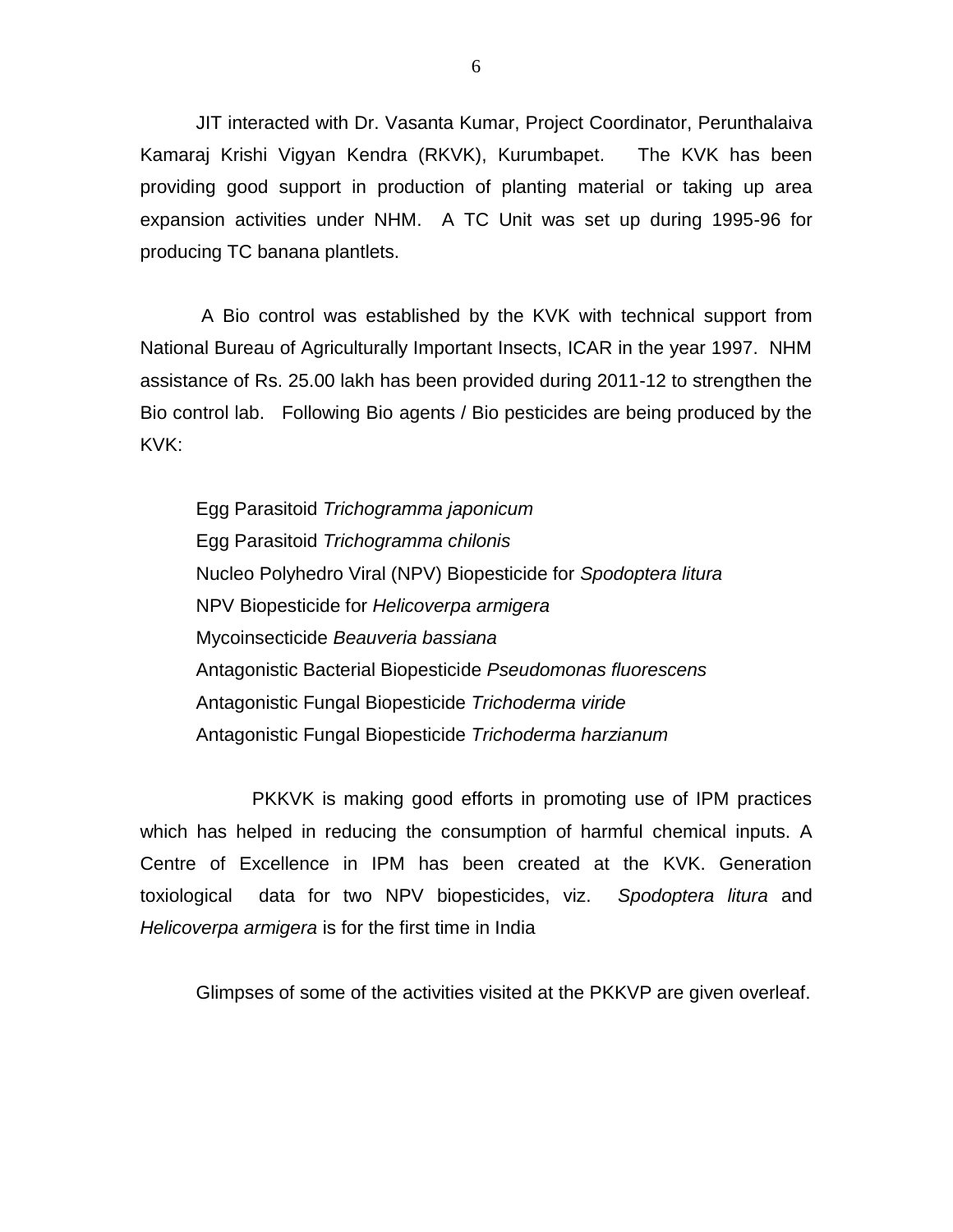

Products of Bio control lab which has been established with NHM assistance during 2011-12.





View of traps developed by the KVK for Integrated Pest Management in horticulture crops



View of some of the equipments being use by the KVK.

# **GLIMPSES OF ACTIVITIES VISITED AT KVK, PUDUCHERRY**